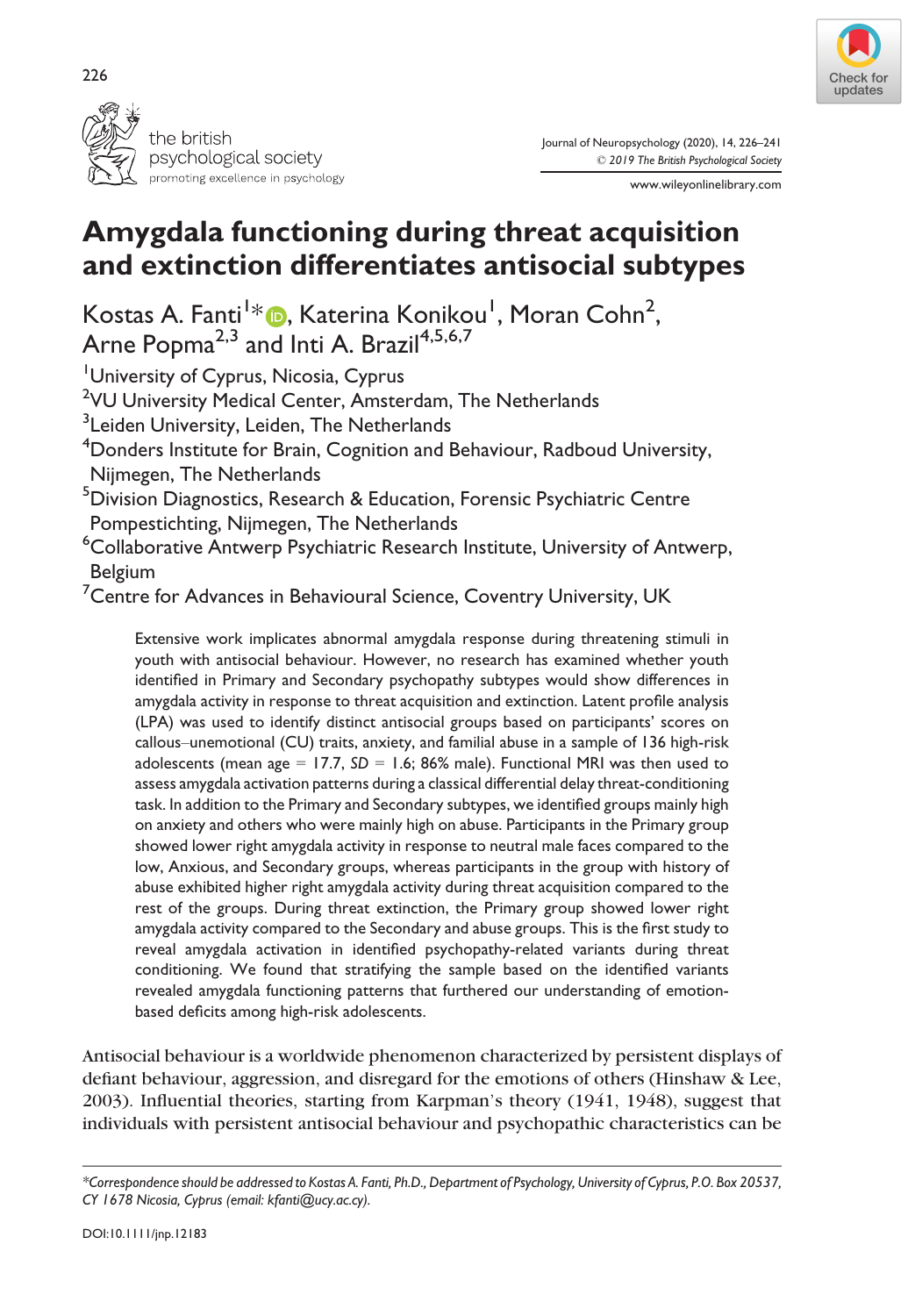divided into those with Primary (i.e., low anxiety and low emotional reactivity) and Secondary (i.e., high anxiety and emotional hyper-reactivity) psychopathy. The two subtypes are also differentiated on environmental experiences, with individuals in the Secondary subtype experiencing familial abuse and maltreatment. In the last decade, research has verified these subtypes among antisocial youth based on different risk factors, such as callous–unemotional traits (CU: lack of empathy or remorse and blunted affect), which is associated with the affective dimension of psychopathy, anxiety, and history of abuse (Cicchetti & Toth, 2014; Fanti & Kimonis, 2017). Moreover, neuroimaging studies have started to provide empirical evidence for deficient amygdala activation in response to threat conditioning among youth and adults with CU and psychopathic traits (Birbaumer et al., 2005; Cohn et al., 2013; Raine & Yang, 2006). However, the limited neuroimaging studies comparing adults identified in Primary and Secondary subtypes provide contradicting findings in terms of their amygdala responsiveness to threat detection (Schultz, Balderston, Baskin-Sommers, Larson, & Helmstetter, 2016; Van Honk & Schutter, 2006). Accordingly, the current study was focused on laying a foundation for differentiating the amygdala abnormalities underlying threat conditioning between Primary and Secondary variants within a sample of youth at risk of antisocial development (Van Domburgh, Vermeiren, Blokland, & Doreleijers, 2009).

Threat conditioning generally describes a learning strategy for predicting danger from previous experiences (Dayan & Niv, 2008). Standard learning paradigms use aversive events to study phases during which associations with threats are learned (i.e., threat acquisition) and are unlearned (i.e., threat extinction). During threat acquisition, contingencies are learned when a neutral stimulus becomes a conditioned stimulus (CS+) through its association with an unconditioned stimulus (US, e.g., electric shock). During threat extinction, responses to the CS+ decline following its presentation without the US. The amygdala is a brain structure that is hypothesized to play a critical role in threat conditioning (Davis, 1992). Neuroimaging studies have repeatedly shown that amygdala activity is observed during the early stages of conditioned threat acquisition (Büchel & Dolan, 2000; Labar, Gatenby, Gore, LeDoux, & Phelps, 1998), with lesioning or pharmacological disruption of the amygdala interfering with threat conditioning (Kim & Jung, 2006). Also, extinction processes during associative emotional learning tasks were found to engage activation of the amygdala/periamygdaloid cortex (Labar et al., 1998). These findings led to a number of studies investigating associations between amygdala structure and activity with psychopathic traits to understand deficits in learning from aversive events, observed in antisocial individuals (for a review, see Hoppenbrouwers, Bulten, & Brazil, 2016).

In the case of recognizing and processing threatening events, it is necessary to keep in mind that youth samples may differ from adult populations in their cognitive and affective abilities, and that these differences may have a significant impact on neural activation. Marsh et al. (2008) found that youth with psychopathic traits have reduced amygdala responsiveness to distress cues. In at-risk adolescents, a more recent fMRI study showed increased activation of the threat circuit in response to conditioned shocks, which was positively associated with impulsive traits yet negatively associated with CU traits (Cohn et al., 2013). Regarding threat extinction, one neuroimaging study found hyper-activity of the threat circuit in the brain during extinction learning (Cohn *et al.*, 2015). In short, the pattern of findings in antisocial youth on processing cues signalling threat, point to both hypo- or hyper-responsiveness, and accounting for heterogeneity in antisocial behaviour might explain differences in the level of recruitment of the amygdala. Another issue is that the majority of studies only reported differences in threat acquisition and not in threat extinction. However, investigating how antisocial subtypes may differ in amygdala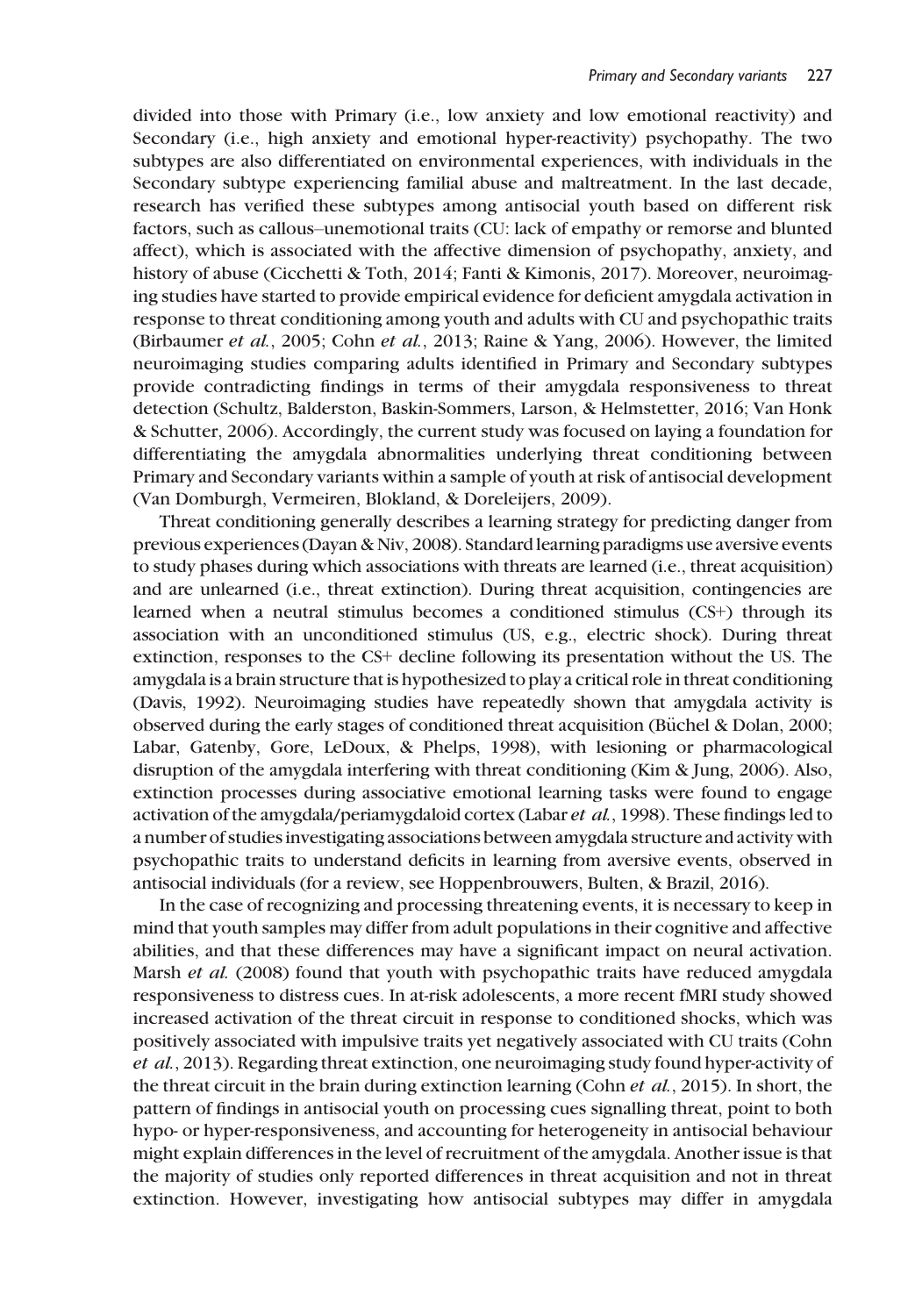activation during threat acquisition and extinction may help uncover groups of consistently hypo-responsive or hyper-responsive antisocial individuals, which could have important implications for future prevention of conduct disorders and associated conditions, such as substance abuse and aggressiveness in juvenile youth.

#### Current study

We probed for the existence of latent groups in relation to amygdala responses during threat conditioning. The pattern of results obtained in previous studies suggests that functional brain abnormalities related to threat acquisition and extinction might differentiate Primary from Secondary variants of psychopathy. Amygdala was chosen as the region of interest because: (1) This region has been identified as being central to threat conditioning (e.g., Baxter & Murray, 2002), (2) adolescents with CU traits display amygdalar structural abnormalities and hypo-reactivity in fMRI studies in response to aversive stimuli (Glenn, Raine, & Schug, 2009; Harenski, Edwards, Harenski, & Kiehl, 2014; Viding et al., 2012), and (3) activation of the amygdala has been observed in response to threat conditions across studies (Hoppenbrouwers et al., 2016).

Specifically, the present study aimed to extend prior work by examining differences in amygdala activity during threat acquisition and extinction between Primary and Secondary variants. Despite similar levels of CU traits, these two variants are differentiated on levels of anxiety and their responsiveness to fear (Fanti, Kyranides, Petridou, Demetriou, & Georgiou, 2018; for a review see Fanti, 2018). Recent research on psychopathy subtypes has identified groups of youth with either CU traits accompanied by low levels of anxiety (Primary group), CU traits accompanied by high levels of anxiety and history of abuse (Secondary group), or solely high anxiety (Anxious group) (Cicchetti & Toth, 2014; Fanti & Kimonis, 2017; Kimonis, Fanti, Goulter, & Hall, 2017). We expected to replicate these subtypes in a sample of juvenile delinquent youth. Individuals in the Secondary and the Anxious subgroups tend to show neural hyper-arousal and a hypervigilant state primarily originating from previous abusive and traumatic social experiences that can lead to anticipatory anxieties, fear, and reactive aggression (Fanti et al., 2018; Stein, Dukes, & Warren, 2006). Individuals in the Primary subgroups show amygdala hypo-activity rooted in intrinsic and idiopathic deficits (Jones, Laurens, Herba, Barker, & Viding, 2009). Based on prior neuroscientific work, we expected antisocial youth in the Primary subgroup to exhibit hypo-responsiveness during threat acquisition and possibly hyper-responsiveness during extinction, while the opposite associations were expected with Secondary groups and groups showing high levels of anxiety or abuse.

Another aim of the study was to investigate whether amygdala activation during threat conditioning is lateralized to the left or the right, since left and right amygdalae have different roles in emotional processing (Baas, Aleman, & Kahn, 2004; Costafreda, Brammer, David, & Fu, 2008). A meta-analysis of 385 studies provided evidence that hemispheric specialization in the right amygdala has a high-speed detection role for unconscious pictorial emotional stimuli, similar to the threat-conditioning task used in the current study, whereas the left amygdala is recruited for the evaluation of language-related stimuli (Costafreda et al., 2008). Thus, we expected to identify stronger right than left amygdala dysfunctions as a result of threat conditioning. In addition, Sterzer, Stadler, Krebs, Kleinschmidt, and Poustka (2005) provided evidence that adolescents with conduct disorder showed reduced left amygdala activation to emotional stimuli, after accounting for internalizing problems. In contrast, Jones et al. (2009) and Viding et al. (2012) suggested that boys high on both conduct problems and CU traits showed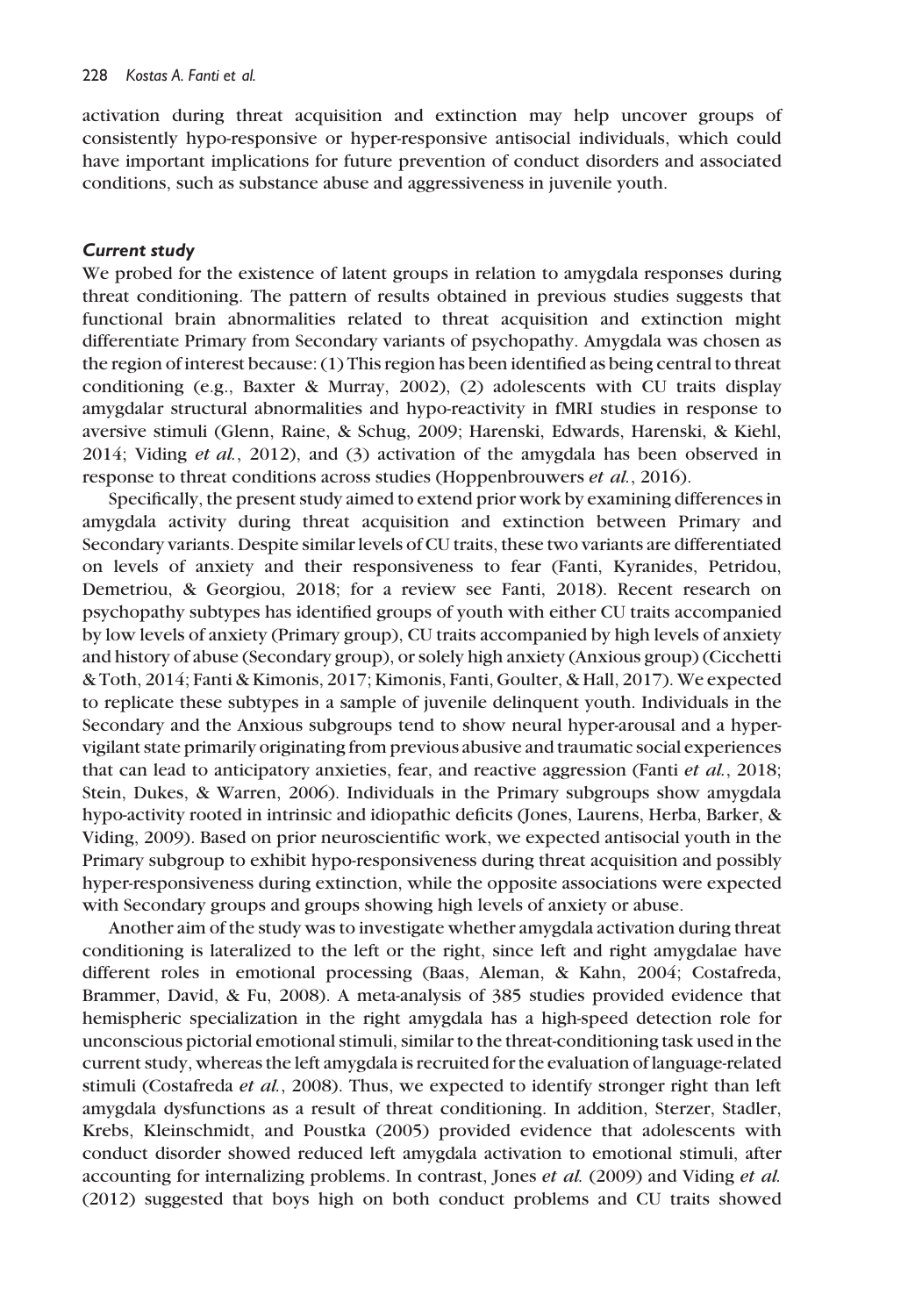decreased right amygdala reactivity to fearful faces. Importantly, Viding et al. (2012) also provided evidence for high right amygdala reactivity among boys high on conduct problems but low on callous–unemotional traits. To inform prior controversies and extend this line of work, we aim to compare Primary and Secondary antisocial subtypes on both left and right amygdala activation.

# Method

#### Participants and procedure

Participants were recruited from a cohort of 364 adolescents who were first arrested by the police before the age of 12. In total, 150 adolescents participated in the current studywith a mean age of 17.60 ( $SD = 1.6$ ). Fourteen participants were excluded from analyses due to invalid MRI data, missing questionnaire data, or drug use prior to scanning. Analyses were performed on the remaining 136 participants (mean age = 17.7,  $SD = 1.6$ ; 86% male).

This study was approved by the Institutional Review Board of the VU University Medical Center, Amsterdam. All participants and their parents/custodians (if the participant's age was below 18) signed for informed consent. Participants underwent a neuroimaging protocol in a Philips 3T Intera MRI Scanner at the Academic Medical Center. All participants were instructed to refrain from using alcohol, cannabis, or psychostimulant medication for at least 24 hr before the MRI scan.

#### **Assessment**

#### Callous–unemotional traits

The Youth Psychopathic traits Inventory (YPI; Andershed, Hodgins, & Tengström, 2007) was used for the assessment of CU traits. The YPI is a 50-item self-report instrument, which was developed in order to study personality traits associated with adult psychopathy in juvenile community samples. To ensure that all participants would understand the questions, the Dutch child version of the YPI was used (Baardewijk et al., 2008), which has been shown to exhibit good 6-month test–retest reliability (ICC range 0.61–0.76). This version uses the same questions as the adolescent YPI in simplified wordings. Only the CU dimension was used in the current study, which had good internal consistency (Cronbach's  $\alpha$  = .85).

#### Anxiety

Clinical characteristics of adolescents were assessed using reports on the Child Behavior Checklist (CBCL; Achenbach, 2011) and Youth Self Report (YSR; Achenbach, 2011). Adolescents and their parents rated how well each of the items described them or their child, respectively, over the past 6 months on a three-point scale (0 'not true' to 2 'very true or often true'). For the present study, only the 13-item anxiety subscale was used. Parent and self-reports were averaged to obtain reliable estimates. The CBCL and YSR have been used widely with community and incarcerated samples of youth, and have shown adequate reliability and validity in assessing behavioural and emotional problems.

#### Childhood history of abuse

The Childhood Trauma Questionnaire (CTQ; Bernstein et al., 1994) is a 28-item selfreport measure that captures different types of abuse: physical (i.e., 'I was punished with a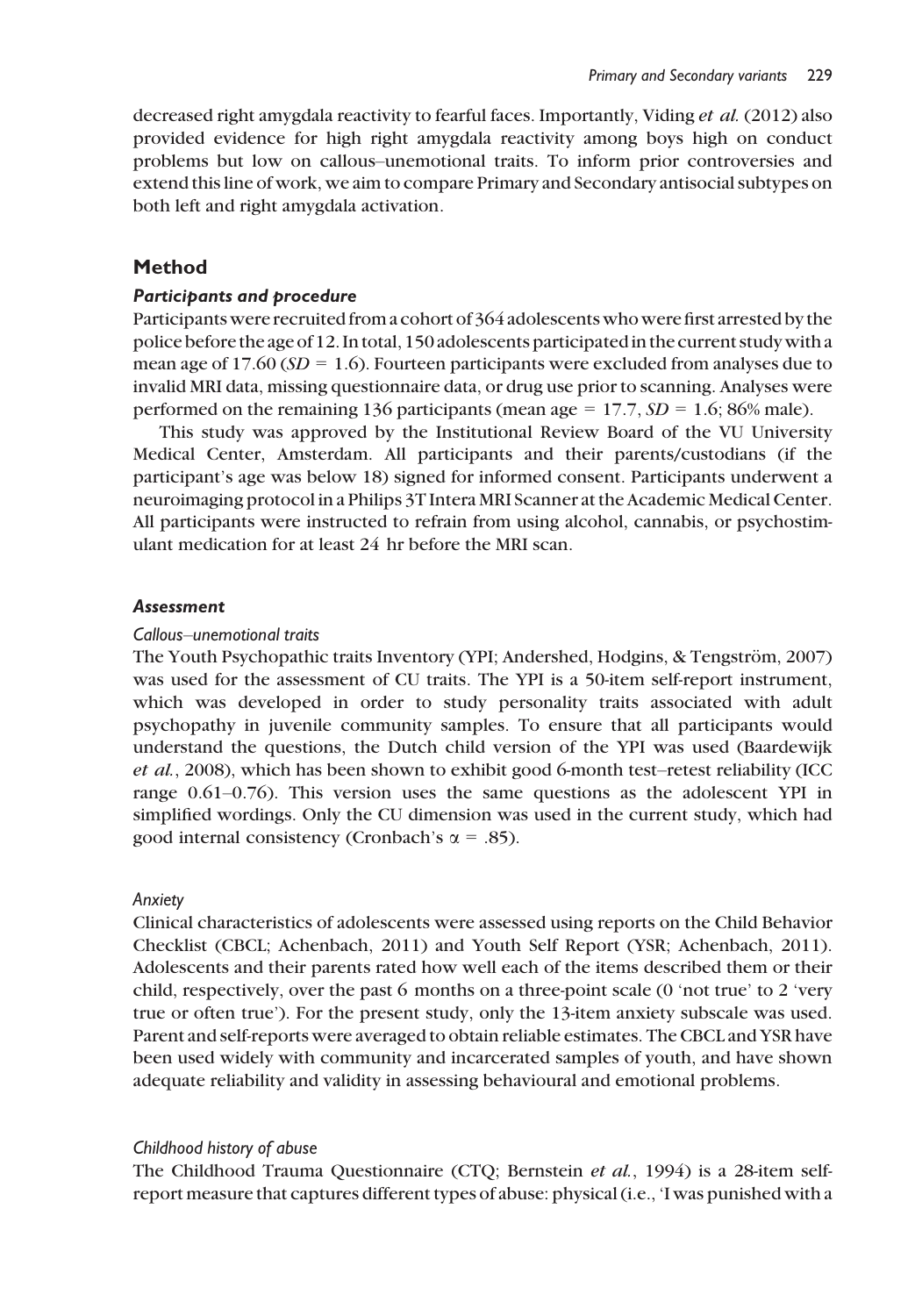belt, a board, a cord, or some other hard object'), sexual (i.e., 'Someone tried to make me do sexual things or watch sexual things'), and emotional abuse (i.e., 'People in my family said hurtful or insulting things to me'), as well as physical (i.e., 'I didn't have enough to eat') and emotional neglect (i.e., 'People in my family looked out for each other'-reverse scored). Items, rated between 1 (never true) and 5 (very often true), were summed to compute a CTQ total score to be used in analyses. There is adequate support for the reliability and validity of CTQ total scores (Bernstein et al., 2003). CTQ total scores demonstrated a test–retest correlation of .88 and convergence with the Childhood Trauma Interview. In the present study, the CTQ total score, related to familial abuse, was internally consistent ( $\alpha$  = .86).

# Threat-conditioning task

A classical differential delay threat-conditioning task was employed (Birbaumer et al., 2005). Pictures of two neutral male faces served as conditioned stimuli (CS), one of which (chosen at random during each experiment) was consistently paired with an aversive electric unconditioned stimulus (US) at the end of a 10-s viewing period (CS+; i.e., 100% reinforcement) during the acquisition period, while the other picture  $(CS-)$  was never followed by an US. The acquisition period, which consisted of 8 trials of each CS, was preceded by a habituation phase, in which CSs were presented 4 times each for 3.5 sec without an US and was followed by an extinction phase in which CSs were presented 4 times each for 7 sec and were not followed by an US either.

## Electrical stimulation

We used a Digitimer DS7A for 20-ms duration electrical stimulation to the right lower leg, at the lateral malleolus. Stimulus intensity was calibrated to a level that was rated as 'aversive but not painful' for each participant individually (mean stimulus inten $sity = 36.3$  mA,  $SD = 11.4$ ).

# fMRI protocol and analyses

T1-weighted anatomical scans (180 slices, 1 mm<sup>3</sup> voxels, FOV 256  $\times$  256 mm, TR 9.0 ms, TE 3.5 ms) were acquired using an 8-channel SENSE head coil. Furthermore, 400 T2\*weighted axial echo-planar images (EPI) were acquired during threat conditioning (38 slices, 3 mm thickness,  $2.29 \times 2.29$  in-plane resolution, FOV 220  $\times$  220 mm, TR 2300, TE 30 msec). Functional MRI data were processed using SPM8, including realignment, unwarping, slice-time correction, normalization to MNI space based on the segmented anatomical scan, and 8 mm FWHM smoothing. First-level models included separate regressors for  $CS<sup>+</sup>/-$  and  $CS-$  during habituation, acquisition, and extinction; US; and rating blocks. Furthermore, during acquisition the first 5-s of each trial was modelled separately from the remainder of the trial (5s for acquisition) to account for fast within-trial habituation of threat neurocircuitry, focusing analyses on the first epoch only during acquisition. Fast within-trial habituation of the fear neurocircuitry has been reported elsewhere (e.g., Cohn et al., 2013; Quirk, Armony, & LeDoux, 1997) and was evident from inspection of our own data. As such, anticipation was modelled as multiple epochs, similar to previous studies assessing amygdala reactivity (e.g., Phelps et al., 2001). Realignment parameters were also included in first-level models to account for movement effects. Next, average neural response estimates for each region of interest (ROI) were extracted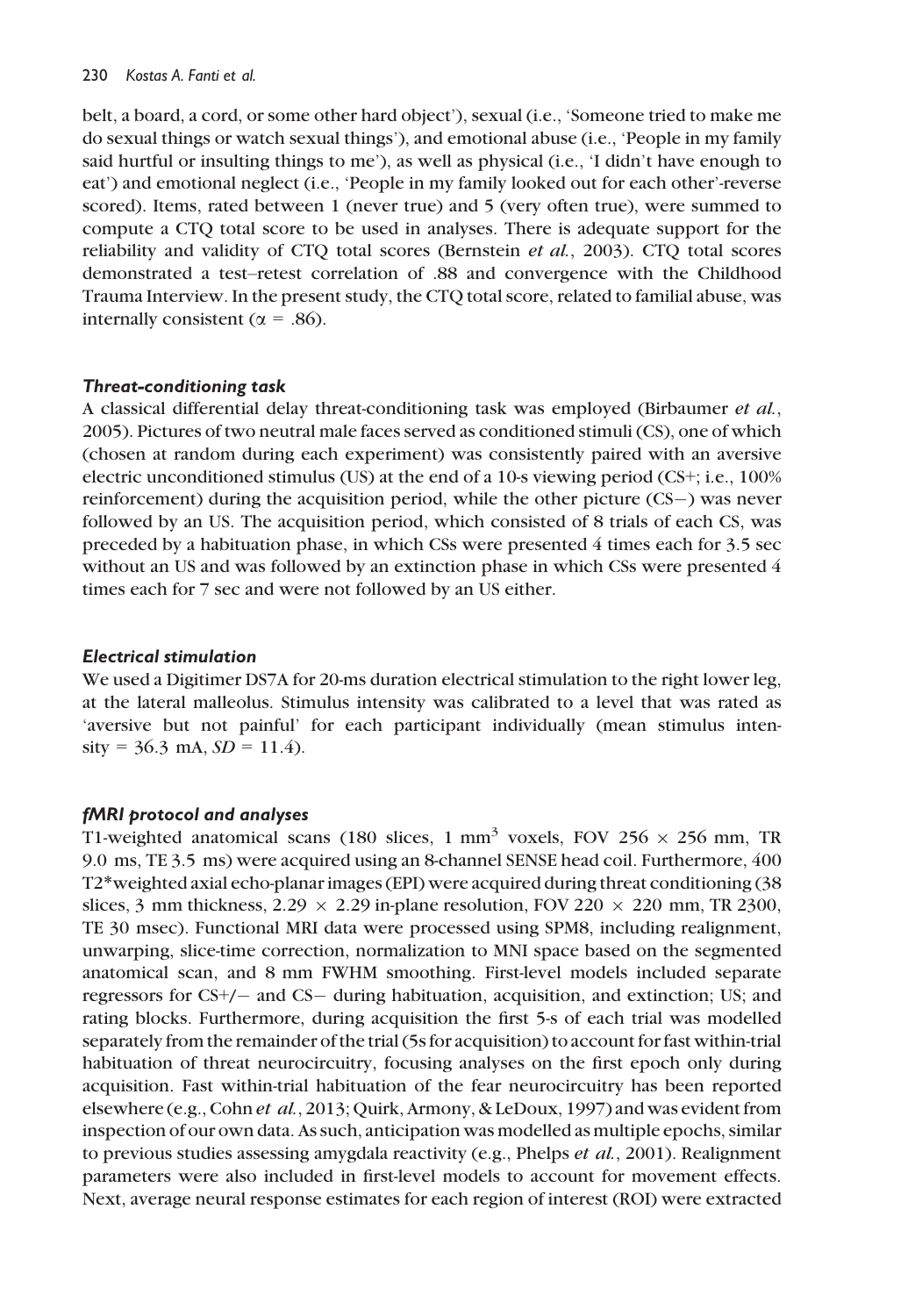using the MarsBaR toolbox for SPM (Brett, Anton, Valabregue, & Poline, 2002). Similar to our previous work and consistent with a recent meta-analysis of brain regions involved in threat conditioning, we focused analyses on the amygdala (Mechias, Etkin, & Kalisch, 2010). Amygdala was anatomically defined using the Automated Anatomical Labeling atlas (Tzourio-Mazoyer et al., 2002).

#### Plan of analyses

Latent profile analysis (LPA) in Mplus 8 (Asparouhov & Muthén, 2010) was used to identify distinct groups based on participants scores on callous–unemotional (CU) traits, anxiety, and abuse. LPA identifies different latent classes by decomposing the covariance matrix to highlight relationships among individuals and clusters individuals that are similar on the constellation of indicators into latent classes (Bauer & Curran, 2003). Models that specify different numbers of classes are tested. The Bayesian information criterion (BIC) and Lo– Mendell–Rubin (LMR) statistics are used as statistical criteria to compare models to identify the optimal number of groups to retain (Nylund, Asparouhov,  $\&$  Muthén, 2007). The model with the lowest BIC value is preferred. A non-significant chi-square value  $(p > .05)$  for the LMR statistic suggests that a model with one fewer class is preferred. Finally, the average posterior probabilities and the entropy value were taken under consideration. The average posterior probabilities can be used to check for the precision of classification and therefore indicate the degree to which the classes are distinguishable (Nagin, 2005). In addition, the entropy value was used to judge the classification accuracy of placing participants into classes and the degree of separation between classes. Entropy can range from zero to one, and a higher entropy value is preferred (Muthén, 2000). Average posterior probabilities and entropy values equal to or greater than .80 indicate clear classification and greater power to predict class membership (Clark & Muthén, 2009). The goal of latent profile analysis is to classify individuals in homogenous subgroups based on probabilistic assessments of the likelihood of each participant belonging to any of the identified latent classes. Every participant in the data set has his/ her own probabilities calculated for his/her membership in all of the latent classes estimated (when summed they equal 1). Latent classes are based on these probabilities, and each individual is allowed fractional membership in all classes to reflect the varying degrees of certainty and precision of classification. By adjusting for uncertainty and measurement error, these classes become latent resulting in the ultimate class membership that each respondent would assume (Asparouhov & Muthén, 2010).

We then used repeated measures analysis of variance (ANOVA) in IBM SPSS 20.0 to compare the identified groups' (between-subject variable) in terms of amygdala functioning during threat conditioning. Two separate ANOVAs were tested to examine differences during acquisition (first and second part) and extinction phases. In both ANOVAs, CS type  $(CS+$  and  $CS-$ ) was used as a within-subject measure. Greenhouse– Geisser corrected effects, partial eta-square values ( $\eta^2$  = .01–.06 small effect size,  $\eta^2$  = .06–.14 medium effect size,  $\eta^2$  > .14 large effect size; Cohen, 1988), and standardized mean difference effect sizes (Cohen's  $d = .20$  small,  $d = .50$  medium,  $d = 0.80$  large; Cohen, 1992) are reported in the text. Significant interactions are depicted in figures, along with standard error bars. In order to correct for the fact that we ran analyses separately for right and left amygdala, we have used an adapted Bonferroni correction taking into account the correlation between right and left amygdala ( $r = .77$ ). The adjusted threshold of p that we used equals to  $0.05/k^{(1-r)}$ , where k is the number of comparisons and r their correlation, which takes into account the interdependence of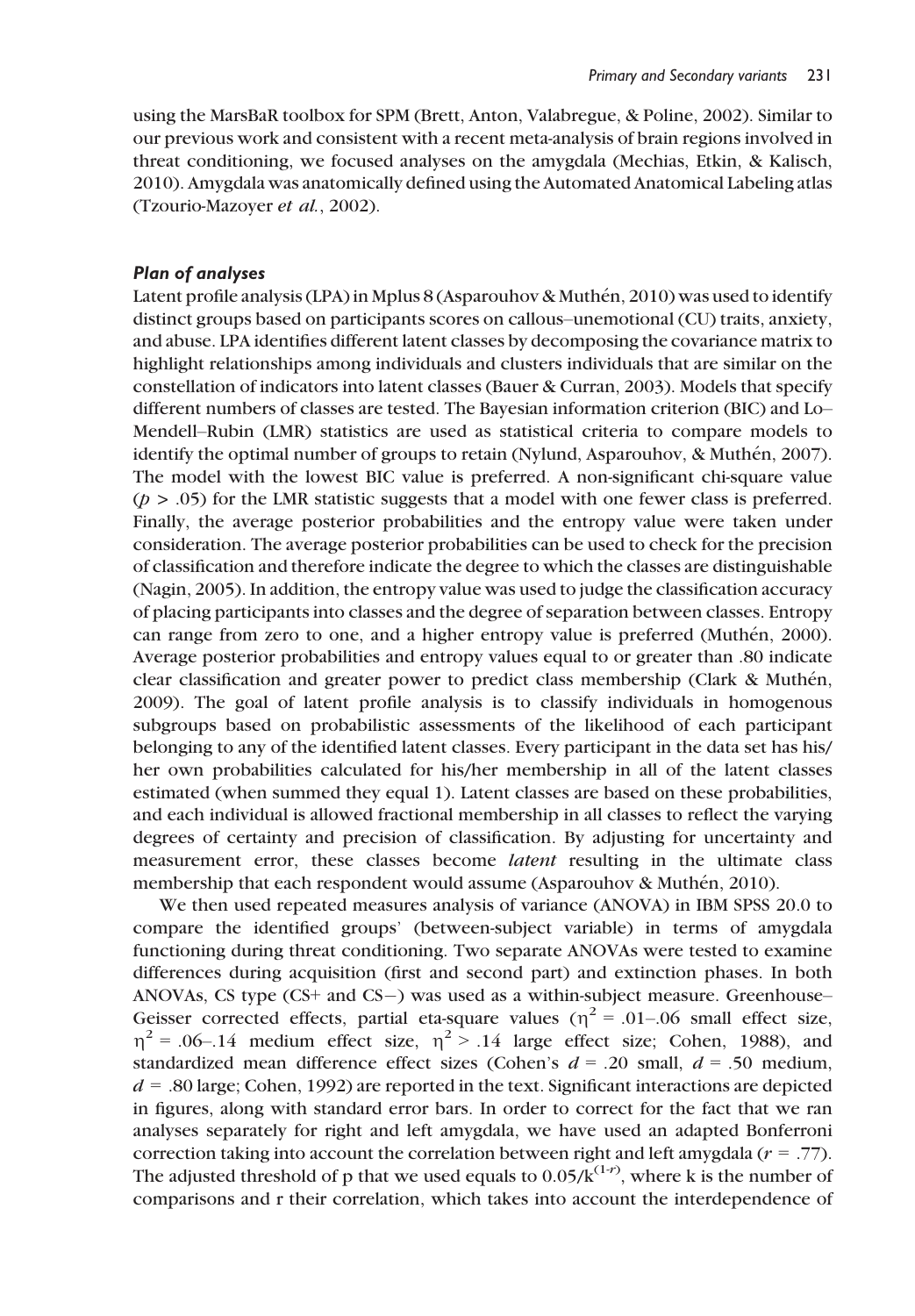outcome variables (similar to Cohn et al., 2013). This correction resulted to a threshold of  $0.043$  [ $p = 0.05/2^{(1 \cdot 0.77)}$ ].

# **Results**

### LPA findings

To identify the optimal number of groups to retain, models with one to six classes were estimated using LPA. Model fit information is presented in Table 1. The BIC statistic increased from Class 5 to Class 6 and decreased from Class 4 to Class 5. In addition, the LMR statistic fell out of significance for the six-class model ( $p = .27$ ). Thus, the 5-class model better represented the data based on the BIC and LMR statistics. The mean posterior probability scores ranged from .90 to .97 and the entropy value was .92, suggesting that the identified classes were well separated.

Figure 1 shows standardized scores (z-scores) by identified classes on each grouping variable. The majority of the sample scored below average (low-risk group) on all the measures under investigation. Youth in the Anxious group scored > 1 standard deviation (SD) above the mean on anxiety, but below average on measures of abuse and CU traits. Youth in the Primary group scored below average on anxiety/abuse and approximately 1 SD above the mean on CU traits. Youth in the Secondary group scored above the mean on all LPA measures, whereas youth in the Abuse group scored  $> 1$  SD above the mean on abuse, at average levels of anxiety, and below average on CU traits.

| <b>Classes</b> | BIC.     | Entropy | <b>LMR</b> |
|----------------|----------|---------|------------|
| $\overline{2}$ | 2,896.17 | .93     | p < .001   |
| 3              | 2,840.34 | .93     | p < .001   |
| $\overline{4}$ | 2,780.84 | .92     | p < .001   |
| 5              | 2,720.09 | .92     | p < .01    |
| 6              | 2,791.38 | .90     | $p = .27$  |

Table 1. Model fit statistics



Figure 1. Groups identified using latent profile analysis.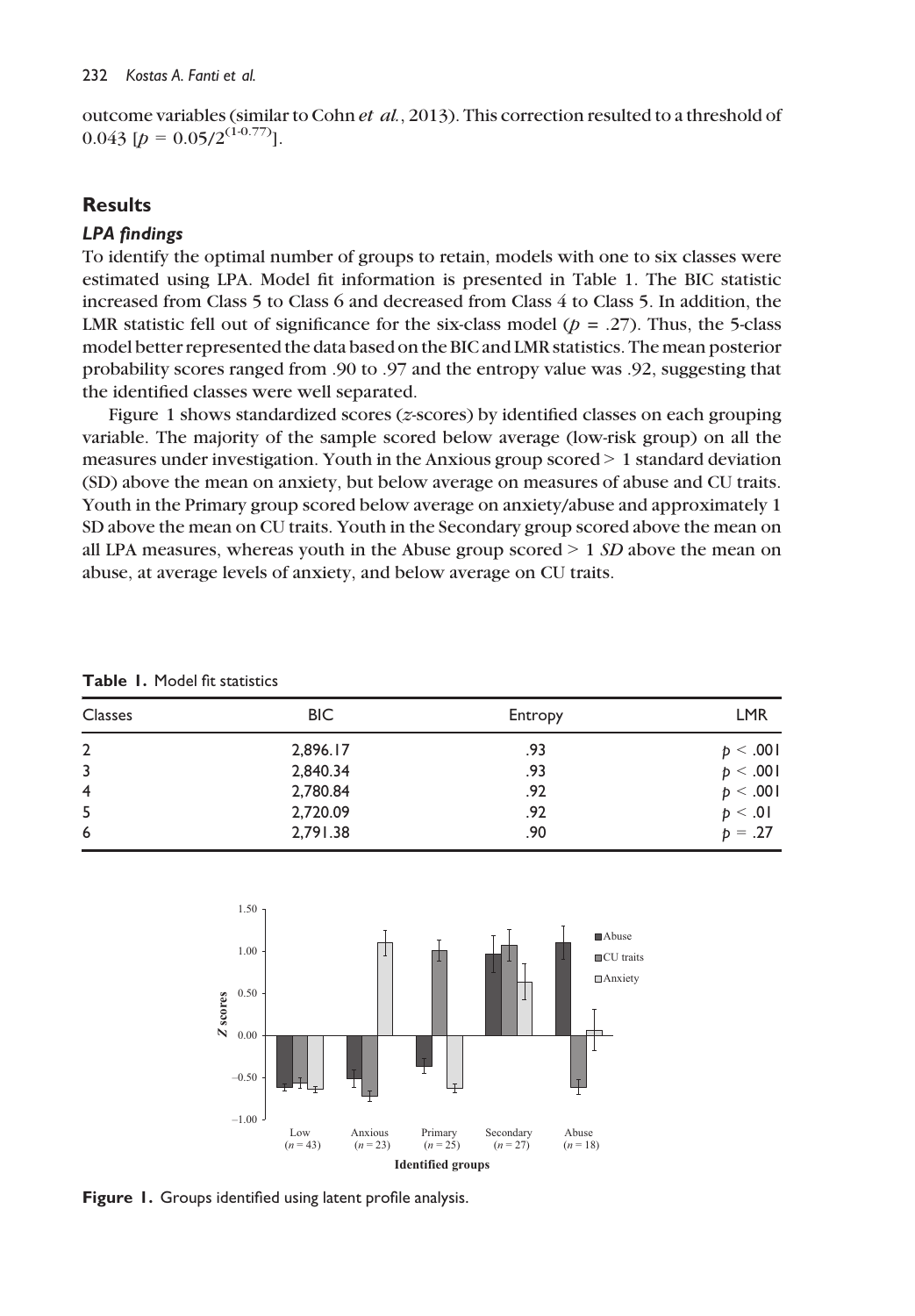#### Comparing the identified groups during the acquisition phase

#### Right amygdala

Findings from the repeated measures ANOVA suggested that activity in the right amygdala during the first and second acquisition phase was similar across participants,  $F(1, 131) = 0.05$ ,  $p = .82$ ,  $\eta^2 = .0$ , although on average participants showed lower responses to CS – ( $M = .08$ ,  $SE = .03$ ) compared to CS+ ( $M = .21$ ,  $SE = .03$ ,  $p < .001$ ) conditions,  $F(1, 131) = 11.62$ ,  $p < .001$ ,  $\eta^2 = .08$ . Beyond the basic CS differences, we found that stratifying the sample based on the identified groups revealed patterns that help clarify the threat-processing deficits of individuals with these characteristics. Specifically, we identified an interaction between CS type and groups,  $F(4, 131) = 2.84$ ,  $p < .043$ ,  $\eta^2 = .08$ ,  $\varepsilon = 1.00$ . This interaction is depicted in Figure 2a. Participants in the Primary group showed lower right amygdala activity in the CS-condition (in response to neutral faces) compared to the low  $(d = .79)$ , Anxious  $(d = .51)$ , and Secondary  $(d = .55)$ groups, whereas the difference with the abuse group was small  $(d = .27)$ . Participants in the abuse group exhibited higher right amygdala activity in the CS+ condition compared to the rest of the groups (d ranged from .53 to .83). The Primary ( $d = .72$ ) and abuse  $(d = .99)$  groups were the ones showing the higher CS differentiation.



Figure 2. (a) Conditioned stimuli (CS) by group interaction during the acquisition phase. (b) Conditioned stimuli (CS) by group interaction during the extinction phase. We refer to CS paired with an aversive electric unconditioned stimulus during threat acquisition as CS+ and as CS- when not paired with the electric stimulus. Values represent average neural response estimates.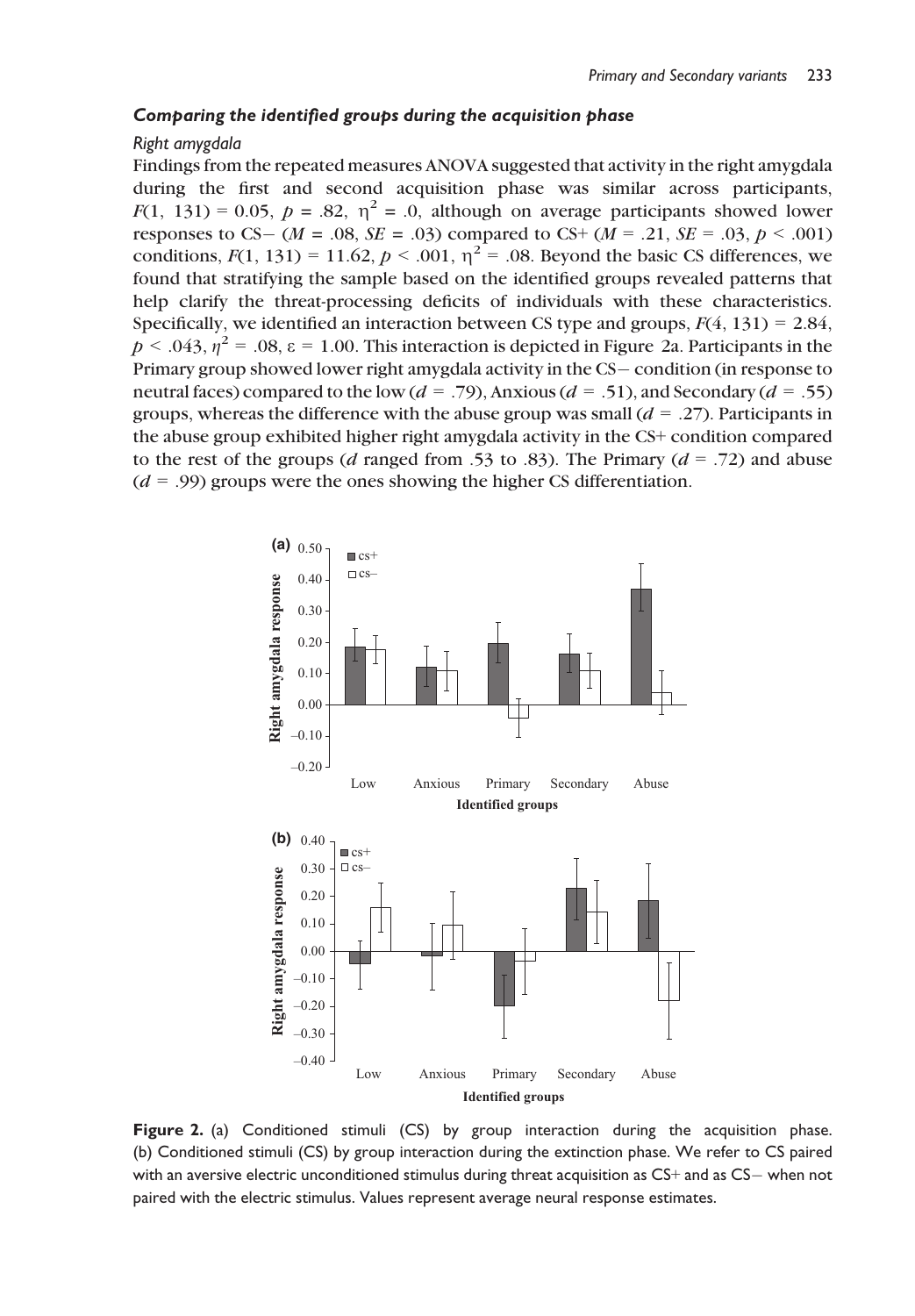# Left amygdala

Similar to right amygdala, we did not identify an effect of acquisition phase in relation to left amygdala activity,  $F(1, 131) = 0.64$ ,  $p = .43$ ,  $\eta^2 = .01$ , although on average participants showed lower responses to CS- ( $M = .07$ ,  $SE = .03$ ) compared to CS+  $(M = .25, SE = .04, p < .001)$  conditions,  $F(1, 131) = 16.26, p < .001, \eta^2 = .11$ . However, no significant interaction between CS type and groups was identified,  $F(4, 131) = 1.82, p = .12, \eta^2 = .05, \varepsilon = 1.00.$ 

# Comparing the identified groups during the extinction phase

## Right amygdala

Findings from the repeated measures ANOVA testing differences in right amygdala activity during the extinction phase pointed to similar responses across CS conditions,  $F(1, 131) = 0.01$ ,  $p = .93$ ,  $\eta^2 = 0$ . Similar to the acquisition analysis, we identified an interaction between CS type and groups,  $F(4, 131) = 2.76$ ,  $p < .043$ ,  $\eta^2 = .08$ ,  $\varepsilon = 1.00$ . This interaction is depicted in Figure 2b. As shown in this figure, the Primary group showed lower activity compared to the Secondary ( $d = .81$ ) and abuse ( $d = .69$ ) groups during the CS+ condition, although the difference with the low  $(d = .30)$  and Anxious  $(d = .34)$  groups was smaller. The abuse group showed opposite responses during the CS condition compared to the Secondary ( $d = .57$ ), Anxious ( $d = .47$ ), and low-risk  $(d = .60)$  groups. Finally, the abuse group continued exhibiting similar CS differentiation  $(d = .63)$  as during the acquisition phase.

# Left amygdala

Regarding left amygdala activity during extinction, we did not identify an effect of CS condition,  $F(1, 131) = .67$ ,  $p = .42$ ,  $\eta^2 = .01$ . The interaction between CS type and groups only approached significance,  $F(4, 131) = 2.19$ ,  $p = .07$ ,  $\eta^2 = .06$ ,  $\varepsilon = 1.00$ .

# **Discussion**

The present study set out to investigate heterogeneity in levels of CU traits, anxiety, and history of abuse in a sample of youth at risk for antisocial behaviour. We were particularly interested in whether Primary and Secondary subtypes, previously identified in community and incarcerated samples, would show differences in amygdala activity in response to threat acquisition and extinction. We identified five groups of youth based on measures of abuse, anxiety, and CU traits: a group scoring low on all three aspects ('Low' group), a group scoring low on abuse and CU traits but high on anxiety ('Anxiety group'), a third group scoring high on CU traits only ('Primary psychopathy group'), another one scoring high on all three variables ('Secondary psychopathy group'), and a group scoring high on familial abuse only ('Abuse group'). Therefore, the present findings provide evidence for significant heterogeneity in this high-risk sample and suggest that these unique groups of youth differ in their engagement of the amygdala during threat conditioning.

The groups identified are consistent with those found in previous studies focused on subtyping populations at risk of engaging in severe antisocial acts, which used questionnaires and psychophysiological measures (e.g., Dackis, Rogosch, & Cicchetti, 2015; Fanti & Kimonis, 2017; Fanti et al., 2018; Kimonis, Fanti, Goulter, & Hall, 2017).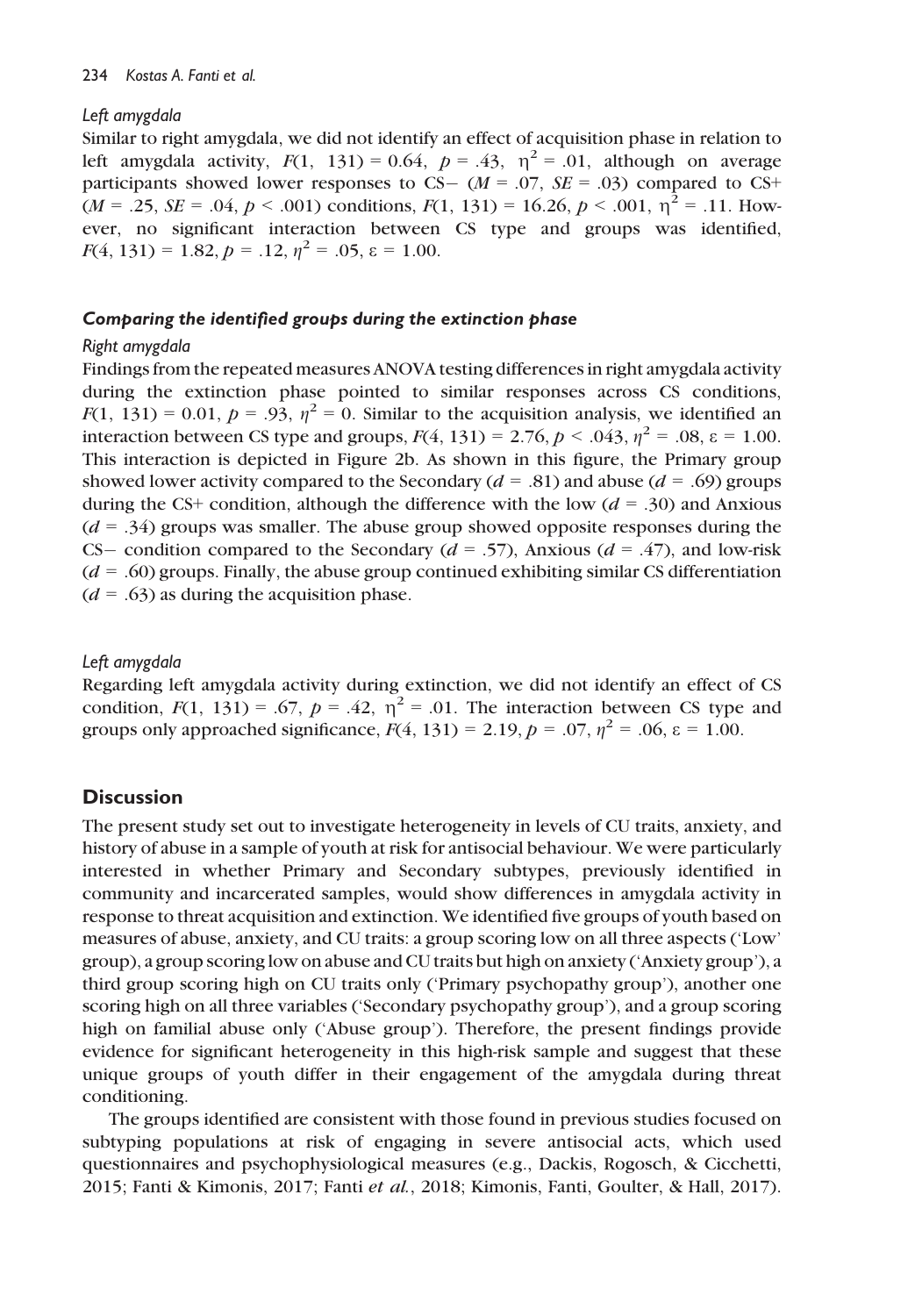According to prior work, youth characterized by anxiety, with or without CU traits, and youth exposed to familial abuse show similar deficits in emotional regulation and are characterized by physiological hyper-arousal, emotional hyper-reactivity, and heightened defensive responses to fear-inducing and threatening stimuli (Dackis et al., 2015; Fanti et al., 2018; Kimonis, Fanti, Goulter, & Hall, 2017). In contrast, low-anxious Primary variants not exposed to abuse are characterized by hypo-arousal and reduced responding to threat. These differences can be used to explain the current study findings, which extend this line of work by showing that some subgroups differ in the pattern of amygdala reactivity during threat conditioning as well.

Importantly, each group showed different patterns of amygdala responses to the  $CS$ + and  $CS$ - during both threat acquisition and extinction learning, but these differences were only found in the right amygdala. The Low, Anxious, and Secondary psychopathy groups all had similar responses of the right amygdala to the CS+ and CS during threat acquisition. In other words, at-risk youth in the Secondary psychopathy (which also scored relatively high on anxiety) and the Anxiety groups showed normal activation during threat acquisition. These results are somewhat surprising, as high trait anxiety has been related to hyper-responsivity to threats in the amygdala (e.g., Indovina, Robbins, Núñez-Elizalde, Dunn, & Bishop, 2011). However, one study on the interaction between sex and anxiety in relation to amygdala responses found that only female participants showed a positive correlation between level of trait anxiety and amygdala responses to fearful faces, which are believed to signal the presence of a threat (Dickie & Armony, 2008). Our sample consisted predominantly of male participants, which could account for the pattern of results obtained in the Anxious group. It should be noted that even the group scoring lower on anxiety, abuse, and CU traits was at risk for antisocial behaviour, which might explain the similarities in amygdala threat reactivity during acquisition between the groups.

Similarly, our results for threat acquisition also contradict some prior reports of elevated (amygdala-dependent) autonomic responding during threat conditioning in adult offenders with Secondary psychopathy (e.g., Aniskiewicz, 1979). Note that our results are still consistent with other research pointing out that adult Secondary psychopathy is related to average levels of autonomic responsivity in anticipation of aversive outcomes (Lykken, 1995), and that youth in the Secondary group show normative physiological responding to negative stimuli (Dackis et al., 2015). Our findings also agree with a recent fMRI study providing evidence that the Secondary group showed similar amygdala activity in response to fearful facial expressions (signalling the presence of a threat) as the comparison group (Sethi et al., 2018). Interestingly, this group also showed a relative hyper-responsivity to the CS+ during threat extinction, which would be in agreement with the notion that the threat circuit is hyper-active in Secondary psychopathy. While all the other groups showed different amygdala responses to the CS+ versus CS – during the extinction phase relative to acquisition, the Secondary psychopathy group did not. It seems as if the Secondary psychopathy group had difficulties in learning that the CS+ does not lead to aversive outcomes anymore during threat extinction. In addition, the lack of differentiation between  $CS+$  and  $CS-$  is consistent with prior brain research indicating that some groups of antisocial individuals do not differentiate well between different types of stimuli (Brazil et al., 2012), and that psychopathic traits are related to the formation of inaccurate cognitive representations in the amygdala during threat conditioning (Brazil, Mathys, Popma, Hoppenbrouwers, & Cohn, 2017). Taken together, these findings seem to support the suggestion that individuals with personality types corresponding to Secondary psychopathy erroneously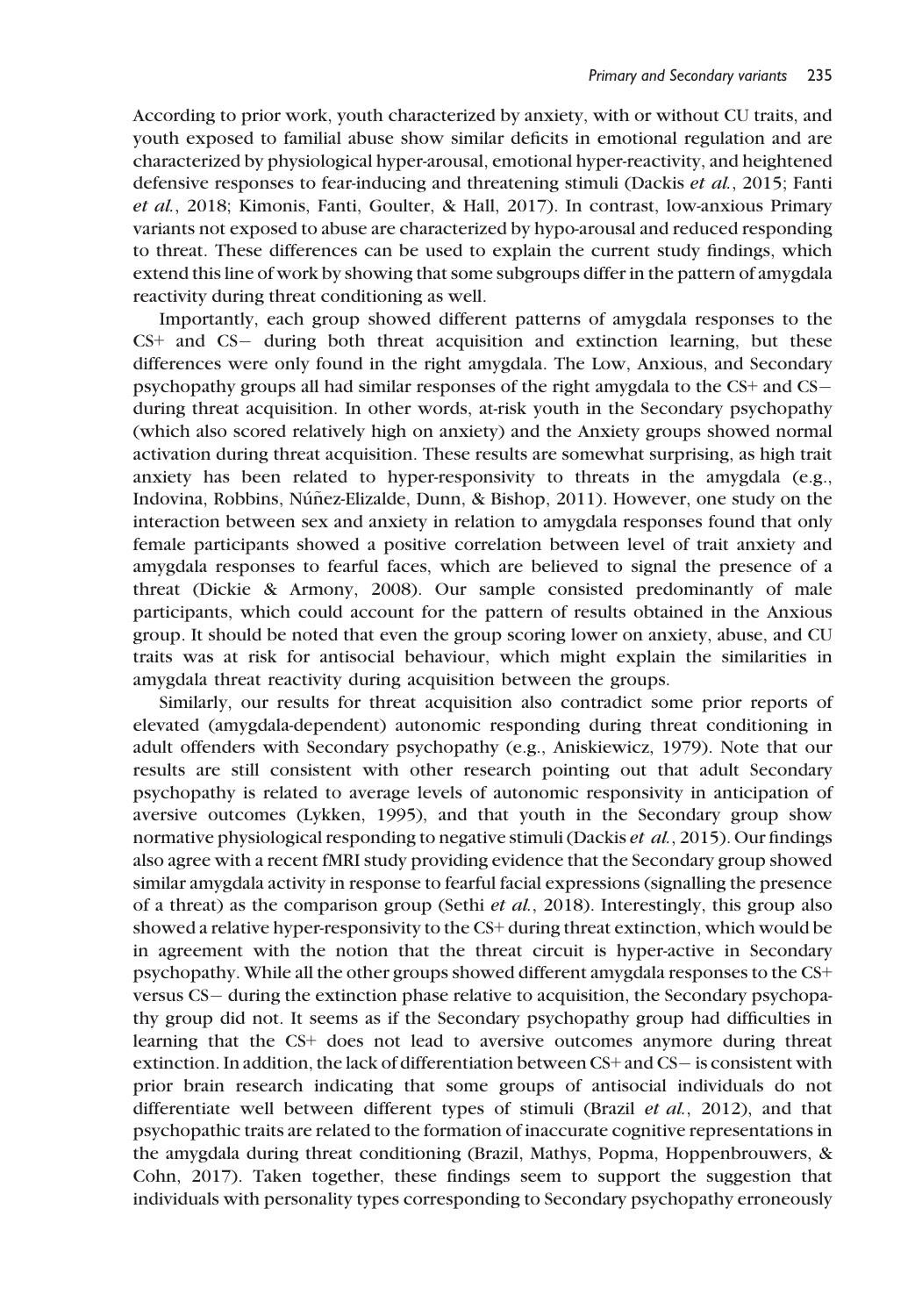perceive neutral events as threatening or ambiguous, leading to hostility and excessive aggressive behaviour (Hicks, Markon, Patrick, Krueger, & Newman, 2004; Karpman, 1941, 1948; Poythress, Skeem, & Lilienfeld, 2006). Moreover, our findings challenge the belief that individuals with relatively high trait anxiety, including those with a personality structure resembling Secondary psychopathy, tend to show a general hyper-responsivity to aversive stimuli. We suggest that there seem to be no impairments in threat processing in high-anxious youth at risk of engaging in antisocial behaviour, while the impairments are limited to the unlearning of associations to threatening events in the Secondary psychopathy group.

Interestingly, the Primary psychopathy group exhibited reduced responses to the CS, but normal responses to the CS+ condition. Extant evidence suggests that, in general, psychopathy is linked to diminished engagement of the threat-processing circuit (see Hoppenbrouwers et al., 2016). From this perspective, the reduced amygdala response to the CS- could reflect that hypo-activation is the default response to neutral events. In contrast, the amygdala response during the CS+ condition was significantly reduced during extinction in the Primary psychopathy group, more so than the reduction seen in the Low and the Anxious groups, respectively. Given the role of the amygdala in modulation of attention (see Moul, Killcross, & Dadds, 2012), we speculate that the pattern observed in the Primary psychopathy group could be linked to impairments in the modulation of attention allocation to the CS+ due to its enhanced saliency relative to the CS (Cunningham & Brosch, 2012). During acquisition, the increased saliency of the CS+ is likely to have engaged auxiliary attentional resources that may have helped overcome the default state of hypo-activation in the amygdala in the Primary psychopathy group. The CS+ lost its saliency in the extinction phase, perhaps leading to an exaggerated disengagement of the attentional resources. Such an account would be consistent with the proposal that individuals with (adult) Primary psychopathy show an impairment in balancing the amount of attention they allocate to target relative to non-target stimuli (e.g., Newman & Kosson, 1986).

In contrast to the majority of the identified groups, the Abuse group showed heightened amygdala responses during threat acquisition. Prior work assessing physiological reactivity suggested that incarcerated and community samples of youth who mainly scored high on measures of familial abuse showed increased startle reactivity to aversive events compared to the Primary variant and also to youth high on CU traits scoring low on experiences of abuse (Dackis et al., 2015; Kimonis et al., 2017). Furthermore, individuals suffering long-term abuse show dysfunctional engagement of the amygdala and hyper-arousal to threatening experiences (see Glaser, 2000; McCrory, De Brito, & Viding, 2012 for reviews). These findings suggest that the threshold to reacting to stressful and negative events is lower among abused individuals, indicating greater sensitization to threatening cues. This suggestion might explain the greater amygdala response identified in the current study in response to threatening stimuli. Also, the strong right amygdalar response of the Abused group is similar to what is seen in patients suffering from post-traumatic stress disorder, who tend to show heightened activity in their right amygdala when presented with their own traumatic experiences (e.g., Rauch et al., 1996). As a result, the right amygdala might be particularly important for processing threatening stimuli among individuals exposed to traumatic experiences. Furthermore, adolescents in the Abuse group showed similar deficits as those in the Secondary group during the extinction phase, pointing to impairments in the unlearning of associations to threatening events. Thus, the findings for both the acquisition and extinction phase point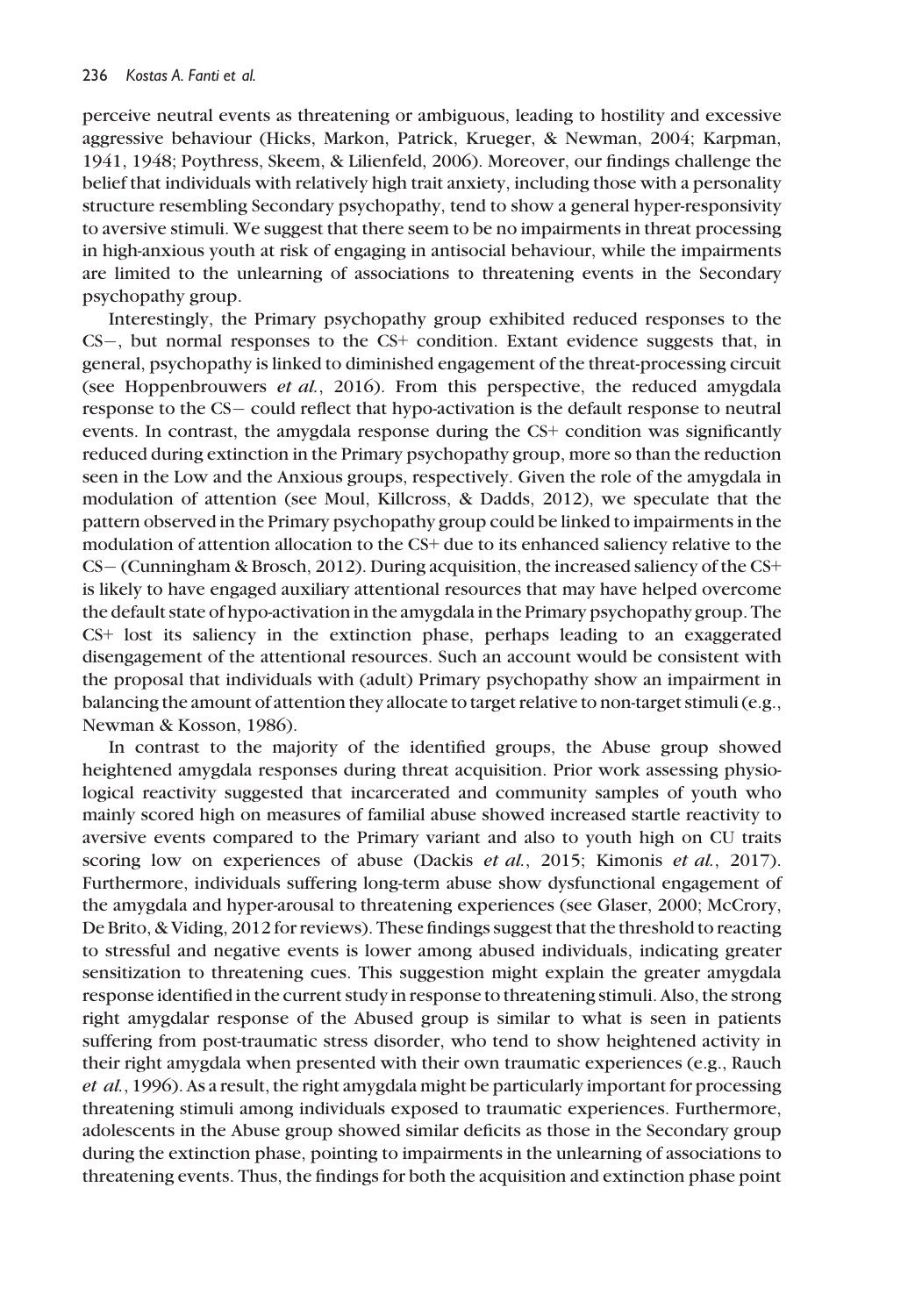to dysfunctional amygdala responses among individuals with a history of abuse, agreeing with prior work (Glaser, 2000; McCrory *et al.*, 2012).

Taken together, we found that the Primary and Abuse groups were different from the rest of the sample during threat acquisition, with the Abuse group showing higher right amygdala activity during the CD+ condition, and the Primary group showing lower amygdala activity during the CS- condition in response to neutral faces. During threat extinction, the Abuse group continued showing high right amygdala response, which was similar to the Secondary group, although the Abuse group showed lower amygdala response to the CS-condition compared to the rest of the groups. In contrast, the Primary group showed low amygdala response during both the  $CS+$  and  $CS-$  conditions in the extinction phase. These results are the first to provide clear indications that subtypes of atrisk youth differ in how the amygdala is activated depending on the level of threat associated with a particular stimulus, and provide a more nuanced view of individual variations in brain responses to threat.

It is important to consider that our study mainly included adolescents, of which a portion had the legal age to be considered adults, while others did not. This introduces an additional challenge for generating claims on a group level. Therefore, it is important to remain cautious while extrapolating findings obtained in adult populations to developmental samples, especially considering the lack of previous studies comparing youth with Primary versus Secondary psychopathy personality types (Hoppenbrouwers et al., 2016). The high level of brain plasticity during this developmental period of life increases the likelihood that the brain will adapt to cope with environmental influences, and both maturation and the emergence of protective factors can change an individual's developmental pathway (Brazil, 2015). Therefore, similarities in brain responses observed in adult offenders with psychopathy, who have often had more exposure to detrimental factors and are institutionalized, and those observed in non-institutionalized adolescents may not necessarily reflect the same underlying cognitive or neurobiological impairments. Much more longitudinal work is needed to examine the developmental stability of brain response measures in antisocial populations.

In conclusion, this is the first study showing discernible patterns of amygdala functioning during threat acquisition and extinction in antisocial youth differentiated on levels of abuse, CU traits, and anxiety. Importantly, findings extend work suggesting that left and right amygdala have different roles in emotional processing (Baas et al., 2004), and agree with Costafreda et al. (2008) meta-analysis in that the right amygdala is involved during non-verbal conditioning tasks. Findings are also in agreement with work identifying right, but not left, amygdala dysfunction among boys differentiated on conduct problem and CU traits (Jones *et al.*, 2009; Viding *et al.*, 2012) and extends this work by identifying deficits among diverse antisocial subtypes during threat acquisition and extinction. The findings might inform research on pathways towards antisocial behaviour in that distinct combinations of abuse, anxiety, and CU traits might be differentially associated with brain responses to threat reactivity. Several theories propose that both high and low threat reactivity can predict engagement in antisocial behaviour (see Fanti, 2018 and Frick, 2012 for reviews), and our findings point to additional impairments in the ability to learn and appropriately react to threatening events. In addition to extending our knowledge regarding heterogeneity in antisocial behaviour, the findings can inform the development of individualized intervention and treatment strategies based on the underlying brain mechanisms associated with threat reactivity (Brazil, van Dongen, Maes, Mars, & Baskin-Sommers, 2018).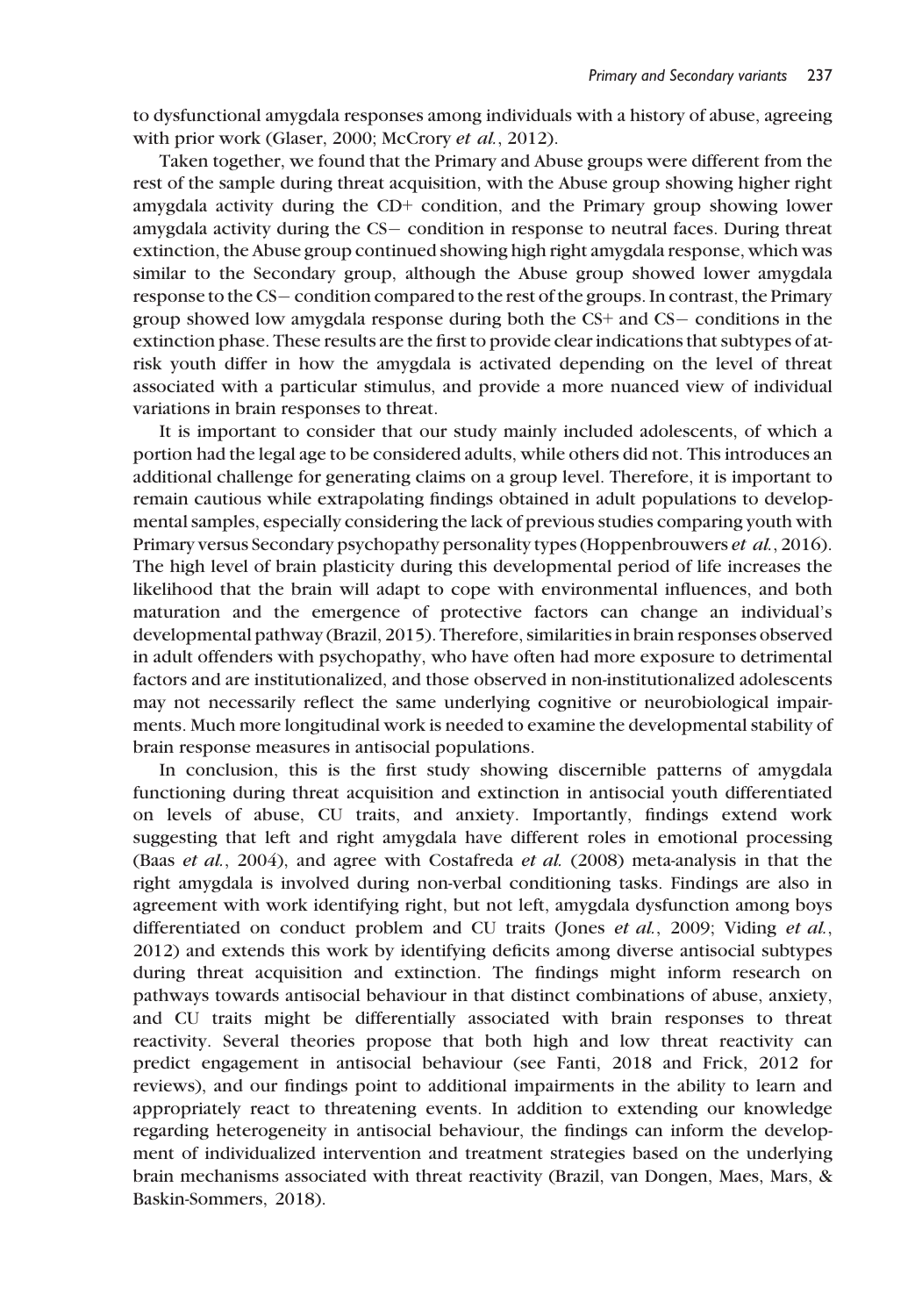# References

- Achenbach, T. M. (2011). Child behavior checklist. In J. S. Kreutzer, J. DeLuca, & B. Caplan (Eds.), Encyclopedia of clinical neuropsychology (pp. 546–552). New York, NY: Springer. [https://doi.](https://doi.org/10.1007/978-0-387-79948-3) [org/10.1007/978-0-387-79948-3](https://doi.org/10.1007/978-0-387-79948-3)
- Andershed, H., Hodgins, S., & Tengström, A. (2007). Convergent validity of the youth psychopathic traits inventory (YPI) association with the psychopathy checklist: Youth version (PCL: YV). Assessment, 14, 144–154.<https://doi.org/10.1177/1073191106298286>
- Aniskiewicz, A. S. (1979). Autonomic components of vicarious conditioning and psychopathy. Journal of Clinical Psychology, 35(1), 60–67. [https://doi.org/10.1002/\(ISSN\)1097-4679](https://doi.org/10.1002/(ISSN)1097-4679)
- Asparouhov, T., & Muthén, B. (2010). *Bayesian analysis of latent variable models using Mplus.* Retrieved from<http://www.statmodel.com/download/relatinglca.pdf>
- Baardewijk, Y., Stegge, H., Andershed, H., Thomaes, S., Scholte, E., & Vermeiren, R. (2008). Measuring psychopathic traits in children through self-report. The development of the Youth Psychopathic traits Inventory-Child Version. International Journal of Law and Psychiatry, 31 (3), 199–209.<https://doi.org/10.1016/j.ijlp.2008.04.004>
- Baas, D., Aleman, A., & Kahn, R. S. (2004). Lateralization of amygdala activation: A systematic review of functional neuroimaging studies.Brain Research Reviews, 45(2), 96–103. [https://doi.org/10.](https://doi.org/10.1016/j.brainresrev.2004.02.004) [1016/j.brainresrev.2004.02.004](https://doi.org/10.1016/j.brainresrev.2004.02.004)
- Bauer, D. J., & Curran, P. J. (2003). Distributional assumptions of growth mixture models: Implications for overextraction of latent trajectory classes. Psychological Methods, 8(3), 338. <https://doi.org/10.1037/1082-989X.8.3.338>
- Baxter, M. G., & Murray, E. A. (2002). The amygdala and reward. Nature Reviews Neuroscience, 3 (7), 563.<https://doi.org/10.1038/nrn875>
- Bernstein, D. P., Fink, L., Handelsman, L., Foote, J., Lovejoy, M., Wenzel, K., ... Ruggiero, J. (1994). Initial reliability and validity of a new retrospective measure of child abuse and neglect. The American Journal of Psychiatry, 151(8), 1132. [http://dx.doi.org/10.1176/ajp.]( http://dx.doi.org/10.1176/ajp.151.8.1132) [151.8.1132]( http://dx.doi.org/10.1176/ajp.151.8.1132)
- Bernstein, D. P., Stein, J. A., Newcomb, M. D., Walker, E., Pogge, D., Ahluvalia, T., ... Zule, W. (2003). Development and validation of a brief screening version of the childhood trauma questionnaire. Child Abuse & Neglect, 27, 169–190. [https://doi.org/10.1016/S0145-2134\(02\)00541-0](https://doi.org/10.1016/S0145-2134(02)00541-0)
- Birbaumer, N., Veit, R., Lotze, M., Erb, M., Hermann, C., Grodd, W., & Flor, H. (2005). Deficient fear conditioning in psychopathy: A functional magnetic resonance imaging study. Archives of General Psychiatry, 62, 799–805.<https://doi.org/10.1001/archpsyc.62.7.799>
- Brazil, I. A. (2015). Considering new insights into antisociality and psychopathy. The Lancet Psychiatry, 2, 115–116. [https://doi.org/10.1016/S2215-0366\(14\)00125-4](https://doi.org/10.1016/S2215-0366(14)00125-4)
- Brazil, I. A., Mathys, C. D., Popma, A., Hoppenbrouwers, S. S., & Cohn, M. D. (2017). Representational uncertainty in the brain during threat conditioning and the link with psychopathic traits. Biological Psychiatry: Cognitive Neuroscience and Neuroimaging, 2, 689–695. [https://doi.]( https://doi.org/10.1016/j.bpsc.2017.04.005) [org/10.1016/j.bpsc.2017.04.005]( https://doi.org/10.1016/j.bpsc.2017.04.005)
- Brazil, I. A., van Dongen, J. D. M., Maes, J. H. R., Mars, R. B., & Baskin-Sommers, A. R. (2018). Classification and treatment of antisocial individuals: From behavior to biocognition. Neuroscience & Biobehavioral Reviews, 91, 259–277. [https://doi.org/10.1016/j.neubiorev.](https://doi.org/10.1016/j.neubiorev.2016.10.010) [2016.10.010](https://doi.org/10.1016/j.neubiorev.2016.10.010)
- Brazil, I. A., Verkes, R. J., Brouns, B. H., Buitelaar, J. K., Bulten, B. H., & de Bruijn, E. R. (2012). Differentiating psychopathy from general antisociality using the P3 as a psychophysiological correlate of attentional allocation. PLoS ONE, 7(11), e50339. [https://doi.org/10.1371/journal.](https://doi.org/10.1371/journal.pone.0050339) [pone.0050339](https://doi.org/10.1371/journal.pone.0050339)
- Brett, M., Anton, J. L., Valabregue, R., & Poline, J. B. (2002). Region of interest analysis using an SPM toolbox. In 8th international conference on functional mapping of the human brain (Vol. 16, No. 2, p. 497).
- Büchel, C., & Dolan, R. J. (2000). Classical fear conditioning in functional neuroimaging. Current Opinion in Neurobiology, 10, 219–223. [https://doi.org/10.1016/S0959-4388\(00\)00078-7](https://doi.org/10.1016/S0959-4388(00)00078-7)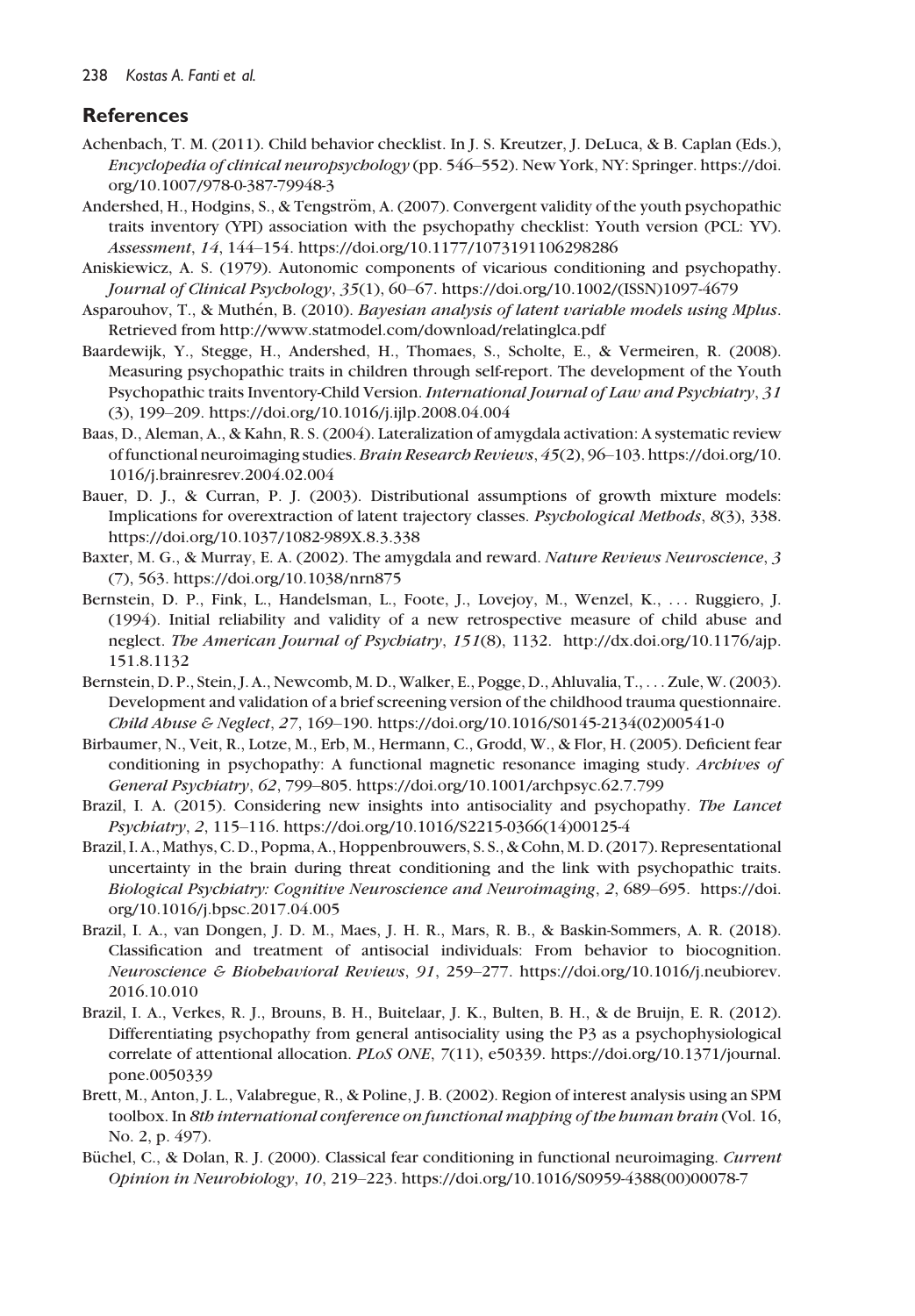- Cicchetti, D., & Toth, S. L. (2014). A developmental perspective on internalizing and externalizing disorders. In B. Cicchetti, & S. L. Toth (Eds.), Internalizing and externalizing expressions of dysfunction (pp. 9–28). Psychology Press.
- Clark, S. L., & Muthén, B. O. (2009). *Relating latent class analysis results to variables not included* in the analysis. Retrieved from<http://www.statmodel.com/download/relatinglca.pdf>
- Cohen, J. (1988). Statistical power analysis for the behavioral sciences. Hillsdale, NJ: L. Erlbaum Associates.
- Cohen, J. (1992). A power primer. Psychological Bulletin, 112(1), 155–159. [https://doi.org/10.](https://doi.org/10.1037/0033-2909.112.1.155) [1037/0033-2909.112.1.155](https://doi.org/10.1037/0033-2909.112.1.155)
- Cohn, M. D., Popma, A., Van Den Brink, W., Pape, L. E., Kindt, M., Van Domburgh, L., ... Veltman, D. J. (2013). Fear conditioning, persistence of disruptive behavior and psychopathic traits: An fMRI study. Translational Psychiatry, 3(10), e319.<https://doi.org/10.1038/tp.2013.89>
- Cohn, M. D., Veltman, D. J., Pape, L. E., van Lith, K., Vermeiren, R. R., van den Brink, W., ... Popma, A. (2015). Incentive processing in persistent disruptive behavior and psychopathic traits: A functional magnetic resonance imaging study in adolescents. Biological Psychiatry, 78(9), 615– 624.<https://doi.org/10.1016/j.biopsych.2014.08.017>
- Costafreda, S. G., Brammer, M. J., David, A. S., & Fu, C. H. (2008). Predictors of amygdala activation during the processing of emotional stimuli: A meta-analysis of 385 PET and fMRI studies. Brain Research Reviews, 58(1), 57–70.<https://doi.org/10.1016/j.brainresrev.2007.10.012>
- Cunningham, W. A., & Brosch, T. (2012). Motivational salience: Amygdala tuning from traits, needs, values, and goals. Current Directions in Psychological Science, 21(1), 54–59. [https://doi.org/](https://doi.org/10.1177/0963721411430832) [10.1177/0963721411430832](https://doi.org/10.1177/0963721411430832)
- Dackis, M. N., Rogosch, F. A., & Cicchetti, D. (2015). Child maltreatment, callous–unemotional traits, and defensive responding in high-risk children: An investigation of emotion-modulated startle response. Development and Psychopathology, 27(4 pt 2), 1527–1545. [https://doi.org/](https://doi.org/10.1017/S0954579415000929) [10.1017/S0954579415000929](https://doi.org/10.1017/S0954579415000929)
- Davis, M. (1992). The role of the amygdala in fear and anxiety. Annual Review of Neuroscience, 15 (1), 353–375.<https://doi.org/10.1146/annurev.ne.15.030192.002033>
- Dayan, P., & Niv, Y. (2008). Reinforcement learning: The good, the bad and the ugly. Current Opinion in Neurobiology, 18, 185–196.<https://doi.org/10.1016/j.conb.2008.08.003>
- Dickie, E. W., & Armony, J. L. (2008). Amygdala responses to unattended fearful faces: Interaction between sex and trait anxiety. Psychiatry Research: Neuroimaging, 162(1), 51–57. [https://doi.](https://doi.org/10.1016/j.pscychresns.2007.08.002) [org/10.1016/j.pscychresns.2007.08.002](https://doi.org/10.1016/j.pscychresns.2007.08.002)
- Fanti, K. A. (2018). Understanding heterogeneity in conduct disorder: A review of psychophysiological studies. Neuroscience & Biobehavioral Reviews, 91, 4–20. [https://doi.](https://doi.org/10.1016/j.neubiorev.2016.09.022) [org/10.1016/j.neubiorev.2016.09.022](https://doi.org/10.1016/j.neubiorev.2016.09.022)
- Fanti, K. A., & Kimonis, E. (2017). Heterogeneity in externalizing problems at age 3: Association with age 15 biological and environmental outcomes. Developmental Psychology, 53, 1230–1241. <https://doi.org/10.1037/dev0000317>
- Fanti, K. A., Kyranides, M. N., Petridou, M., Demetriou, C. A., & Georgiou, G. (2018). Neurophysiological markers associated with heterogeneity in conduct problems, callous unemotional traits, and anxiety: Comparing children to young adults. Developmental Psychology, 54(9), 1634–1649.<https://doi.org/10.1037/dev0000505>
- Frick, P. J. (2012). Developmental pathways to conduct disorder: Implications for future directions in research, assessment, and treatment. Journal of Clinical Child & Adolescent Psychology, 41, 378–389.<https://doi.org/10.1080/15374416.2012.664815>
- Glaser, D. (2000). Child abuse and neglect and the brain-a review. The Journal of Child Psychology and Psychiatry and Allied Disciplines, 41(1), 97–116. [https://doi.org/10.1017/](https://doi.org/10.1017/S0021963099004990) [S0021963099004990](https://doi.org/10.1017/S0021963099004990)
- Glenn, A. L., Raine, A., & Schug, R. A. (2009). The neural correlates of moral decisionmaking in psychopathy. Molecular Psychiatry, 14(1), 5–9. [https://doi.org/10.1038/mp.](https://doi.org/10.1038/mp.2008.104) [2008.104](https://doi.org/10.1038/mp.2008.104)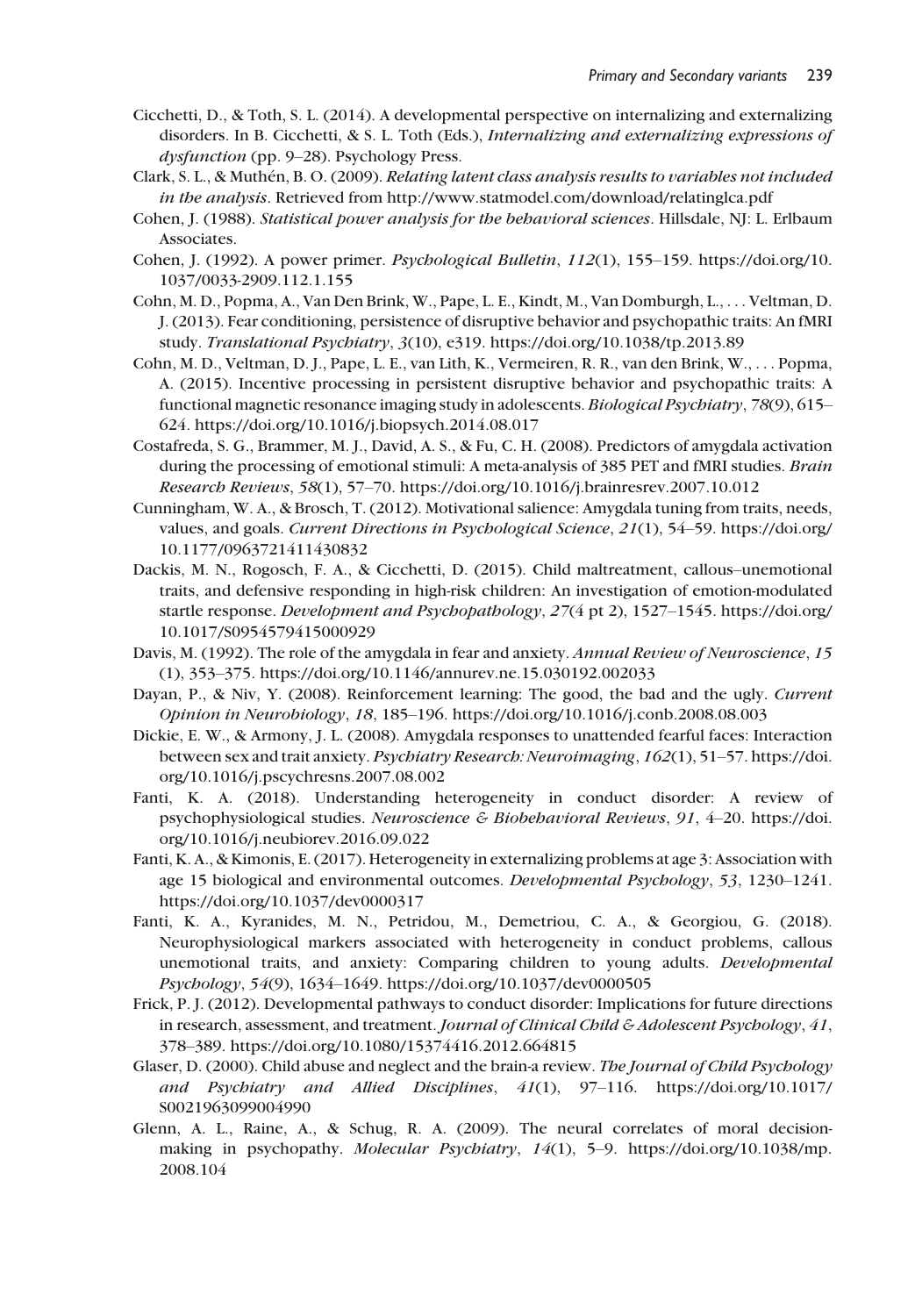- Harenski, C. L., Edwards, B. G., Harenski, K. A., & Kiehl, K. A. (2014). Neural correlates of moral and non-moral emotion in female psychopathy. Frontiers in Human Neuroscience, 8, 741–750. [https://doi.org/10.3389/fnhum.2014.00741]( https://doi.org/10.3389/fnhum.2014.00741)
- Hicks, B. M., Markon, K. E., Patrick, C. J., Krueger, R. F., & Newman, J. P. (2004). Identifying psychopathy subtypes on the basis of personality structure. Psychological Assessment, 16(3), 276–288.<https://doi.org/10.1037/1040-3590.16.3.276>
- Hinshaw, S. P., & Lee, S. S. (2003). Conduct and oppositional defiant disorders. In E. J. Mash, & R. A. Barkeley (Eds.), *Child psychopathology* (pp. 144–198). New York: The Guilford Press.
- Hoppenbrouwers, S. S., Bulten, B. H., & Brazil, I. A. (2016). Parsing fear: A reassessment of the evidence for fear deficits in psychopathy. Psychological Bulletin, 142(6), 573–600. [https://doi.](https://doi.org/10.1037/bul0000040) [org/10.1037/bul0000040](https://doi.org/10.1037/bul0000040)
- Indovina, I., Robbins, T. W., Núñez-Elizalde, A. O., Dunn, B. D., & Bishop, S. J. (2011). Fearconditioning mechanisms associated with trait vulnerability to anxiety in humans. Neuron, 69, 563–571.<https://doi.org/10.1016/j.neuron.2010.12.034>
- Jones, A. P., Laurens, K. R., Herba, C. M., Barker, G. J., & Viding, E. (2009). Amygdala hypoactivity to fearful faces in boys with conduct problems and callous-unemotional traits. American Journal of Psychiatry, 166(1), 95-102. [https://doi.org/10.1176/appi.ajp.2008.](https://doi.org/10.1176/appi.ajp.2008.07071050) [07071050](https://doi.org/10.1176/appi.ajp.2008.07071050)
- Karpman, B. (1941). On the need of separating psychopathy into two distinct clinical types: The symptomatic and the idiopathic. *Journal of Criminal Psychopathology*, 3, 112–137.
- Karpman, B. (1948). The myth of the psychopathic personality. American Journal of Psychiatry, 104, 523–534.<https://doi.org/10.1176/ajp.104.9.523>
- Kim, J. J., & Jung, M. W. (2006). Neural circuits and mechanisms involved in Pavlovian fear conditioning: A critical review. Neuroscience & Biobehavioral Reviews, 30(2), 188–202. <https://doi.org/10.1016/j.neubiorev.2005.06.005>
- Kimonis, E. R., Fanti, K. A., Goulter, N., & Hall, J. (2017). Affective startle potentiation differentiates primary and secondary variants of juvenile psychopathy. Development and Psychopathology, 29, 1149–1160.<https://doi.org/10.1017/S0954579416001206>
- Labar, K. S., Gatenby, J. C., Gore, J. C., LeDoux, J. E., & Phelps, E. A. (1998). Human amygdala activation during conditioned fear acquisition and extinction: A mixed-trial fMRI study. Neuron, 20, 937–945. [https://doi.org/10.1016/S0896-6273\(00\)80475-4](https://doi.org/10.1016/S0896-6273(00)80475-4)
- Lykken, D. T. (1995). The antisocial personalities. Mahwah, NJ: Erlbaum.
- Marsh, A. A., Finger, E. C., Mitchell, D. G., Reid, M. E., Sims, C., Kosson, D. S., ... Blair, R. J. R. (2008). Reduced amygdala response to fearful expressions in children and adolescents with callousunemotional traits and disruptive behavior disorders. American Journal of Psychiatry, 165(6), 712–720.<https://doi.org/10.1176/appi.ajp.2007.07071145>
- McCrory, E., De Brito, S. A., & Viding, E. (2012). The link between child abuse and psychopathology: A review of neurobiological and genetic research. Journal of the Royal Society of Medicine, 105, 151–156.<https://doi.org/10.1258/jrsm.2011.110222>
- Mechias, M. L., Etkin, A., & Kalisch, R. (2010). A meta-analysis of instructed fear studies: Implications for conscious appraisal of threat. NeuroImage, 49, 1760–1768. [https://doi.org/10.1016/j.ne](https://doi.org/10.1016/j.neuroimage.2009.09.040) [uroimage.2009.09.040](https://doi.org/10.1016/j.neuroimage.2009.09.040)
- Moul, C., Killcross, S., & Dadds, M. R. (2012). A model of differential amygdala activation in psychopathy. Psychological Review, 119(4), 789–806.<https://doi.org/10.1037/a0029342>
- Muthén, B. (2000). Latent variable mixture modeling. In G. A. Marcoulides, & R. E. Schumacker (Eds.), Advanced structural equation modeling: New developments and techniques (pp. 1– 33). Hillsdale, NJ: Erlbaum.
- Nagin, D. S. (2005). Group based modeling of development. Cambridge, MA: Harvard University Press.
- Newman, J. P., & Kosson, D. S. (1986). Passive avoidance learning in psychopathic and nonpsychopathic offenders. Journal of Abnormal Psychology, 95(3), 252–256. [https://doi.](https://doi.org/10.1037/0021-843X.95.3.252) [org/10.1037/0021-843X.95.3.252](https://doi.org/10.1037/0021-843X.95.3.252)